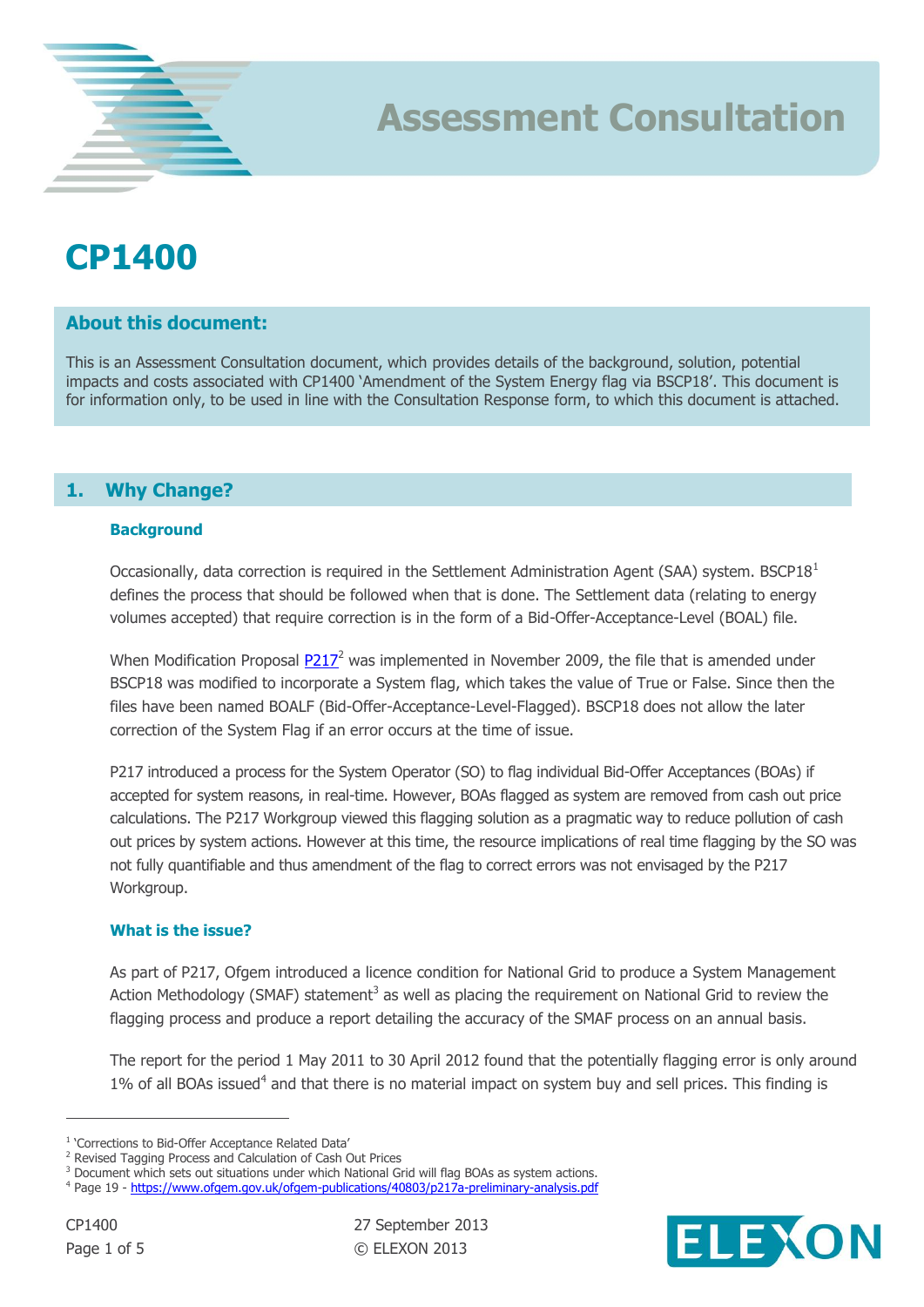

## **Assessment Consultation**

consistent with previous reports which also found no material impact on system prices following flagging errors, however, the report for the period 1 May 2012 to 30 April 2013 identified a flagging error which caused a significant impact on cash out prices. Whilst this flagging error was identified shortly after it occurred, no process currently exists to correct incorrect flagging.

The process to correct a SO-flag error is also needed in light of Ofgem's Electricity Balancing Significant Code Review (EBSCR) under which the cash out price may be set by the marginal MW.

National Grid raised CP1400 'Amendment of the System Energy flag via BSCP18' on 6 September 2013 to progress this solution.

## **2. Solution**

The CP proposes that BSCP18 (and the associated Settlement systems) are amended to allow National Grid to submit an amended BOALF file in which the SO-Flagged field has been corrected from True to False (and vice versa).

#### **What are the proposed benefits of the change?**

The Proposer believes that CP1400 will improve process efficiency as it will allow incorrect system flags, which have a material impact on system prices, to be corrected. It will also ensure that cash out prices more accurately reflect energy prices and are not polluted by system costs.

### **Related Changes**

#### Amendments to the SMAF statement

The SMAF statement would need to be revised to enable National Grid to amend incorrect SO-Flags applied to BOAs and specify under what conditions this would be carried out. Such changes to the SMAF statement will include a consultation with industry parties. Following this, National Grid will produce a report for Ofgem summarising industry views to the proposed change. Ofgem will then ultimately have to approve any change to the SMAF statement.

#### CP1392

This CP is related to  $CP1392^5$  which proposes that the automated interface from National Grid to Balancing Mechanism Reporting Agent (BMRA)/SAA is amended to allow automated corrections of BOA data in the BMRA and SAA databases (once agreed with the Lead Party in accordance with BSCP18). The ability to change the SO-flag via an automated process as proposed under this new CP will be captured by the automated amendment process that CP1392 will deliver once implemented on 26 February 2015 as part of

 $\overline{a}$ 



<sup>&</sup>lt;sup>5</sup> 'BSCP18 Bid-Offer Acceptance Related Data Corrections to the SAA system via Electronic File Transfer method (BMRA-I002) instead of manual Email method (SAA-I033).'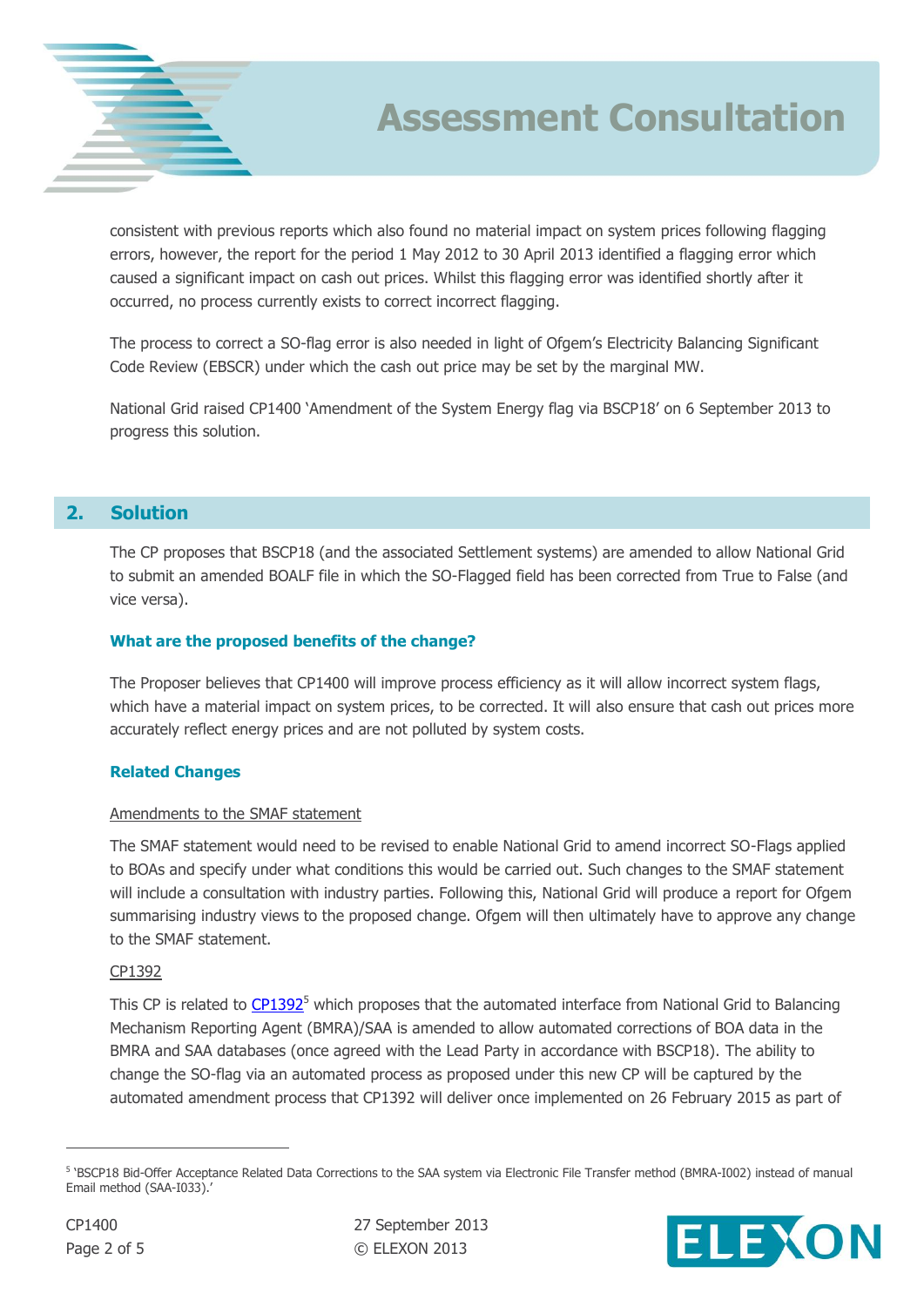

the February 2015 BSC Release. However, in the interim, the amendment of SO-flags will be done so manually.

#### **Question 1**

**Do you agree with the proposed change?**

## **3. Impacts and Costs**

#### **Potential Central Impacts and Costs**

The impacted documents and systems are set out below:

| <b>Potential Impacts</b> |                                                                                        |  |
|--------------------------|----------------------------------------------------------------------------------------|--|
| <b>Document Impacts</b>  | <b>System Impacts</b>                                                                  |  |
| BSCP18                   | Balancing Mechanism Reporting Service (BMRS),<br>Settlement Administration Agent (SAA) |  |

The estimated ELEXON effort and Demand Led system change costs to implement CP1400 are set out in the table below:

| <b>ELEXON Costs</b>               |                                                                                                                                                          |                                 |
|-----------------------------------|----------------------------------------------------------------------------------------------------------------------------------------------------------|---------------------------------|
| <b>ELEXON effort</b>              | <b>Demand Led System</b><br><b>Changes</b>                                                                                                               | <b>Total</b>                    |
| 25 man days equating<br>to £6,000 | Approximately £29,500<br>if completed as a<br>standalone release<br>(N.B. the cost may be<br>less if implemented<br>alongside other similar<br>changes). | <b>Approximately</b><br>£35,500 |

#### **Potential Party Impacts and Costs**

There may be potential party impacts associated with CP1400 in relation to changing cash out prices.

#### **Question 2**

**Is your organisation impacted? If yes, please answer the following:**

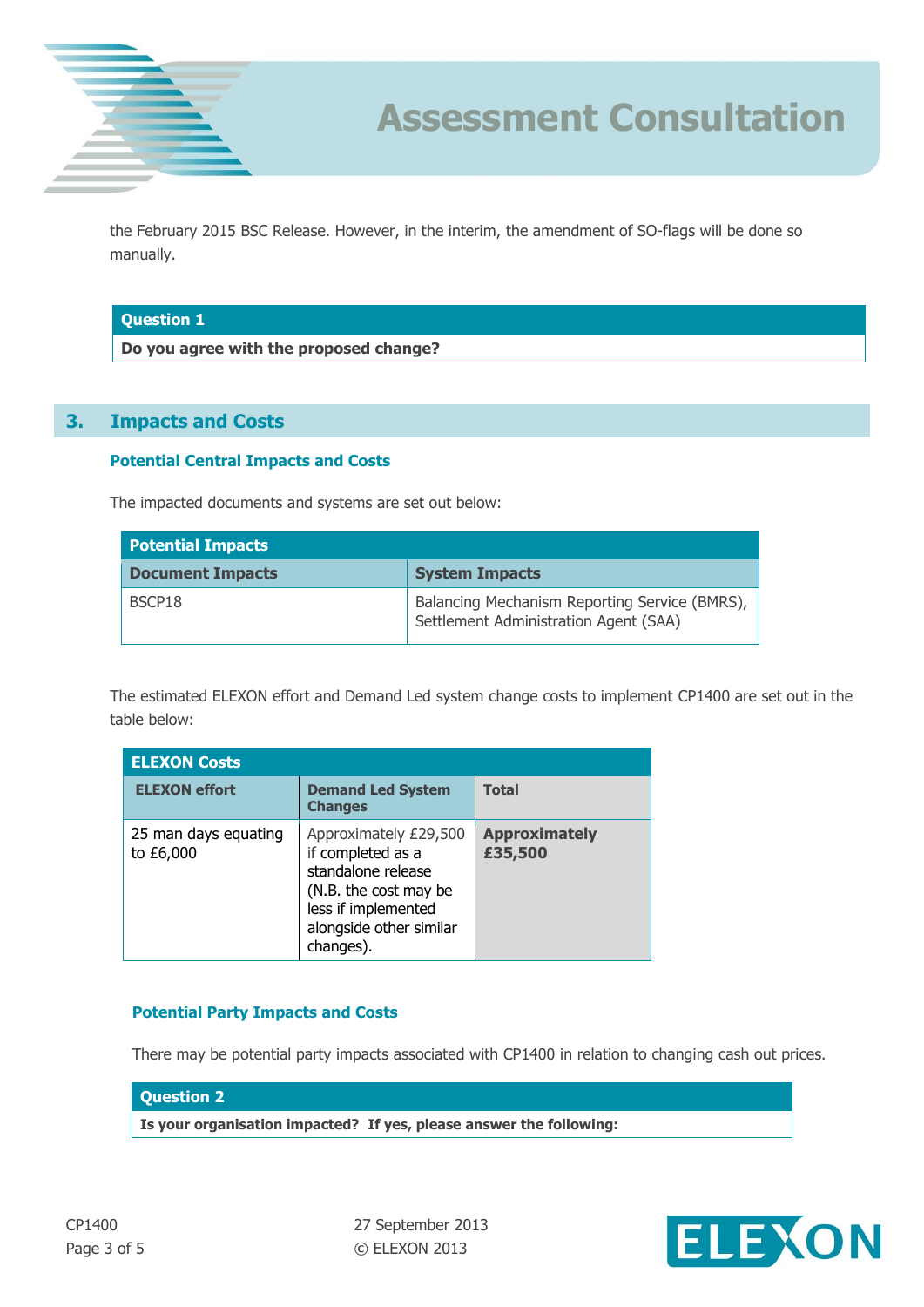

#### **Question 3**

**How is your organisation impacted?**

#### **Question 4**

**What are the associated costs on your organisation to implement this change?**

## **4. Implementation Approach**

CP1400 is targeted for implementation on 26 June 2014 as part of the June 2014 BSC Release.

#### **Question 5**

**Do you agree with the implementation approach? If not, why?**

#### **Question 6**

**Do you have any other comments?**

### **5. ISG Initial Views**

ELEXON presented the New CP Progression paper for CP1400 to ISG at its September 2013 meeting.

An ISG Member asked whether the BSC allows for flag changes. ELEXON confirmed that there is currently no process to allow for such changes.

An ISG Member commented that BSC Parties should be made aware that changing flags will potentially have an impact on prices, which will affect BSC Parties. An ISG Member confirmed that there is a two-stage process in relation to this change. Stage one (if CP1400 is approved) would introduce the mechanics of the process of how to change a flag, but, under stage two, the actual implementation by National Grid of amended flag submissions will not be introduced until it has updated the SMAF (which currently precludes the amendment of flags). The process to amend this document is set out in National Grid's Transmission Licence. This will include a formal National Grid consultation to seek industry views on the merits of the change (including materiality and impact on parties) and a report to Ofgem, which will ultimately approve or reject a change to the SMAF document. National Grid will issue the SMAF consultation later this year and so there will be no impact on prices until the process (if approved) is introduced under the SMAF consultation, under which parties will have an opportunity to input into.

CP1400 27 September 2013 Page 4 of 5 © ELEXON 2013